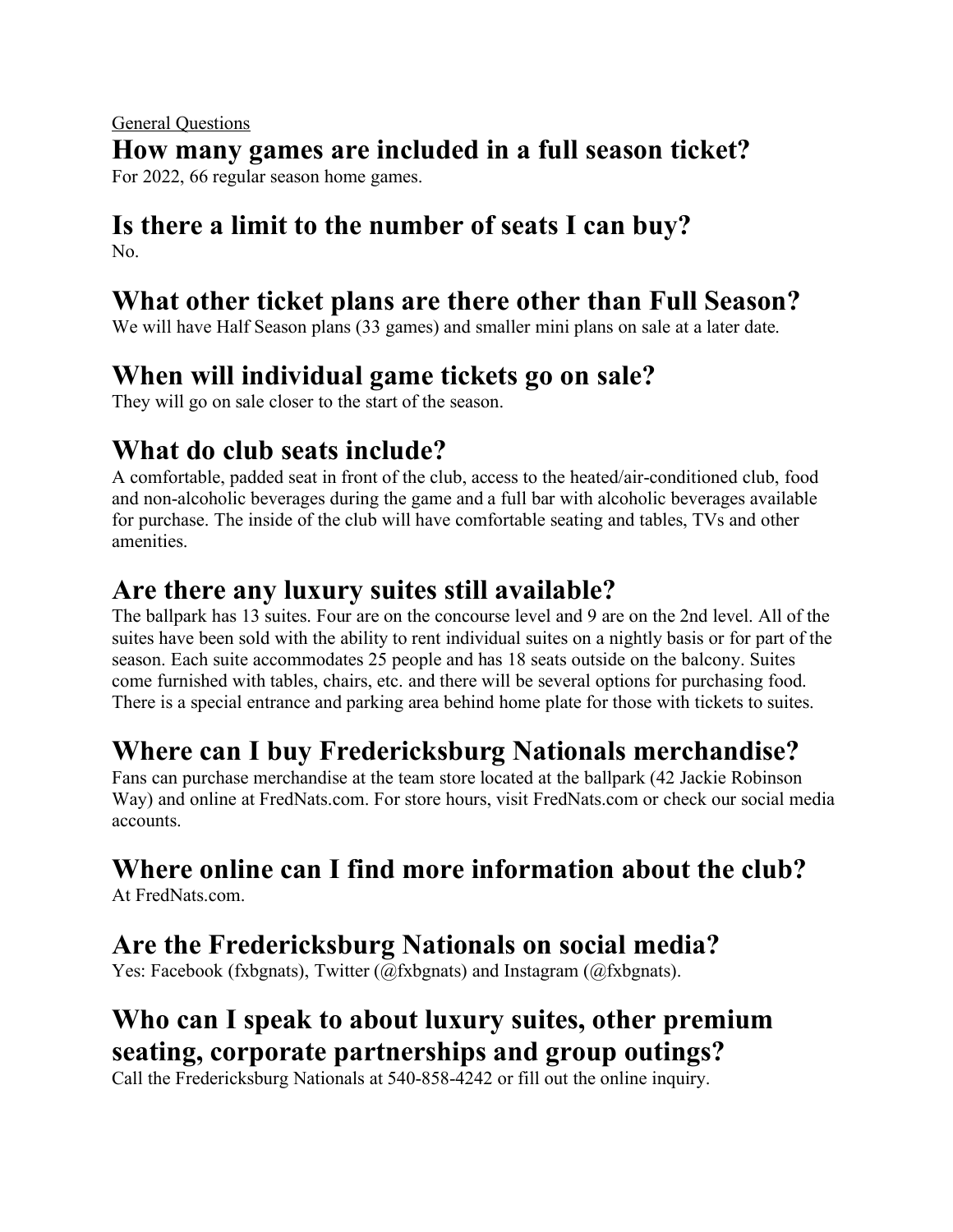## **What is there for kids to do during games?**

A kids' playground is located in the outfield concourse in the right field corner. The playground is sponsored by Mary Washington Healthcare.

# **Is the Celebrate Virginia Concert Series moving to the ballpark?**

Yes! All of the concerts will move into the ballpark. There will be comfortable seats, bathrooms, concessions and parking. Visit frednatsconcerts.com for more information.

#### **I am interested in joining the Booster Club—who can I contact?**

Please email the Booster Club at frednatsboosterclub@gmail.com and they will be sure to get back to you. Thank you for your interest!

#### **Stadium Questions Which is the home dugout?**

The 3rd base side dugout.

#### **Where does the sun set in relation to the ballpark?**

The sun sets behind home plate.

#### **Which seats are covered?**

All the Suite seats and Club seats are covered. The Club and Concourse Suite seats are covered by the balcony Suite seats above, and the second level Suites have a roof overhang covering the balcony seats.

The Party decks and roof over the concourse cover the seats in the bowl indicated below.

| Section        | <u>Row</u> | <u>Seats</u>     |
|----------------|------------|------------------|
| 1              | T, U       | <b>ALL</b>       |
| $\overline{2}$ | T, U       | <b>ALL</b>       |
| 3              | T          | ALL              |
| $\overline{4}$ | T, U       | <b>ALL</b>       |
| 5              | Q, R, S    | <b>3 THRU 10</b> |
| 5              | T, U       | <b>ALL</b>       |
| 6              | Q, R, S, T | ALL              |
| 7              | Q, R, S    | ALL              |
| 8              | R, S, T    | ALL              |
| 15             | R, S, T    | ALL              |
| 16             | Q, R, S    | ALL              |
| 17             | Q, R, S, T | <b>ALL</b>       |
| 18             | Q, R, S    | <b>3 THRU 10</b> |
| 18             | T, U       | ALL              |
| 19             | T, U       | ALL              |